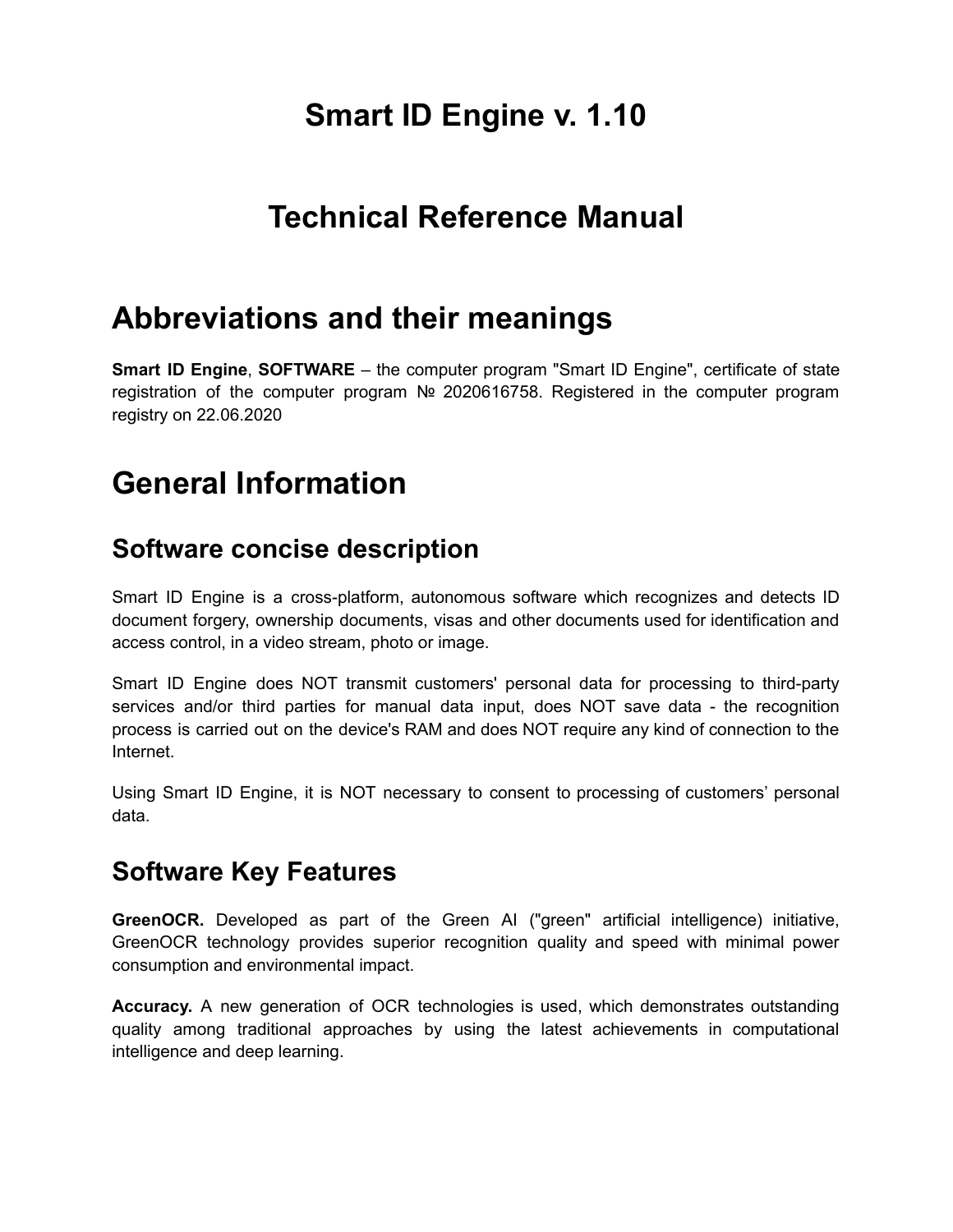**Security.** Data is NOT transmitted, NOT stored, Internet access is NOT required, and data processing is performed in RAM. This "the rule of three NOT" ensures a high security level for our clients. The whole recognition process is run directly on end-user devices in offline mode without network data transmission, which is confirmed by the independent international audit.

**Four-Dimensional OCR.** The use of computational geometry, anytime algorithms and the integration of the results have become the key components of recognition in the video stream, especially under low sunlight conditions or excessive light (twilight, sunlight) and at different angles.

**Speed.** The original integer image processing pipeline, which includes 8- and 4-bit deep neural network architectures, provides high recognition speed even on old smartphones due to maximum use of hardware resources.

**On-device/On-premise.** The recognition process is performed on devices without data transmission and does not require **immense/additional** computational resources, which allows you to run it even on common low-end devices (thin clients, data collection terminals, mobile sales **registers/service**, etc.) and use it for robotic process automation (RPA).

**Efficiency.** The highest performance has been achieved due to computer vision algorithms and compact deep neural networks. Automatic recognition of a 12-megapixel **photo/image** takes 0.25 seconds. The architecture and performance allow you to create high-performance recognition solutions based on Smart ID Engine for several thousands of documents per hour.

**Reliability.** To increase the reliability of the result, the "I recognize what I see" approach is implemented. This approach involves **advanced/innovative** achievements in AI: accurate recognition without dictionaries and grammars, reliable and compact networks. In addition to the recognition results, the user has access to confidence assessment, information about the presence of glare (including their **coordinates/location/position**), and other information about the recognition process.

**Computational Document Forensic.** Smart ID Engine detects signs that may indicate digital or physical forgery of ID documents. The proprietary algorithm implements an integrated approach to the analysis of information available in a document: from cross-validation of data, checking the validity of a document and calculating checksums, and ending with a neural network analysis of important features of a document blank.

**Key features.** Smart ID Engine provides recognition of a wide class of ID documents: passports, identification cards (ID cards), residence permits, visas, driver's licenses and certificates of birth, death, marriage, divorce and vehicle registration. Automatic recognition of more than 1834 types of different documents from 210+ jurisdictions is supported.

**Convenience.** Smart ID Engine algorithms automatically detect the document in the frame, automatically detect the document type, find the details and recognize them. Smart ID Engine is resistant to various geometric distortions, noise, **light changes/different lighting conditions**, excessive or insufficient lighting, printing defects and low resolution.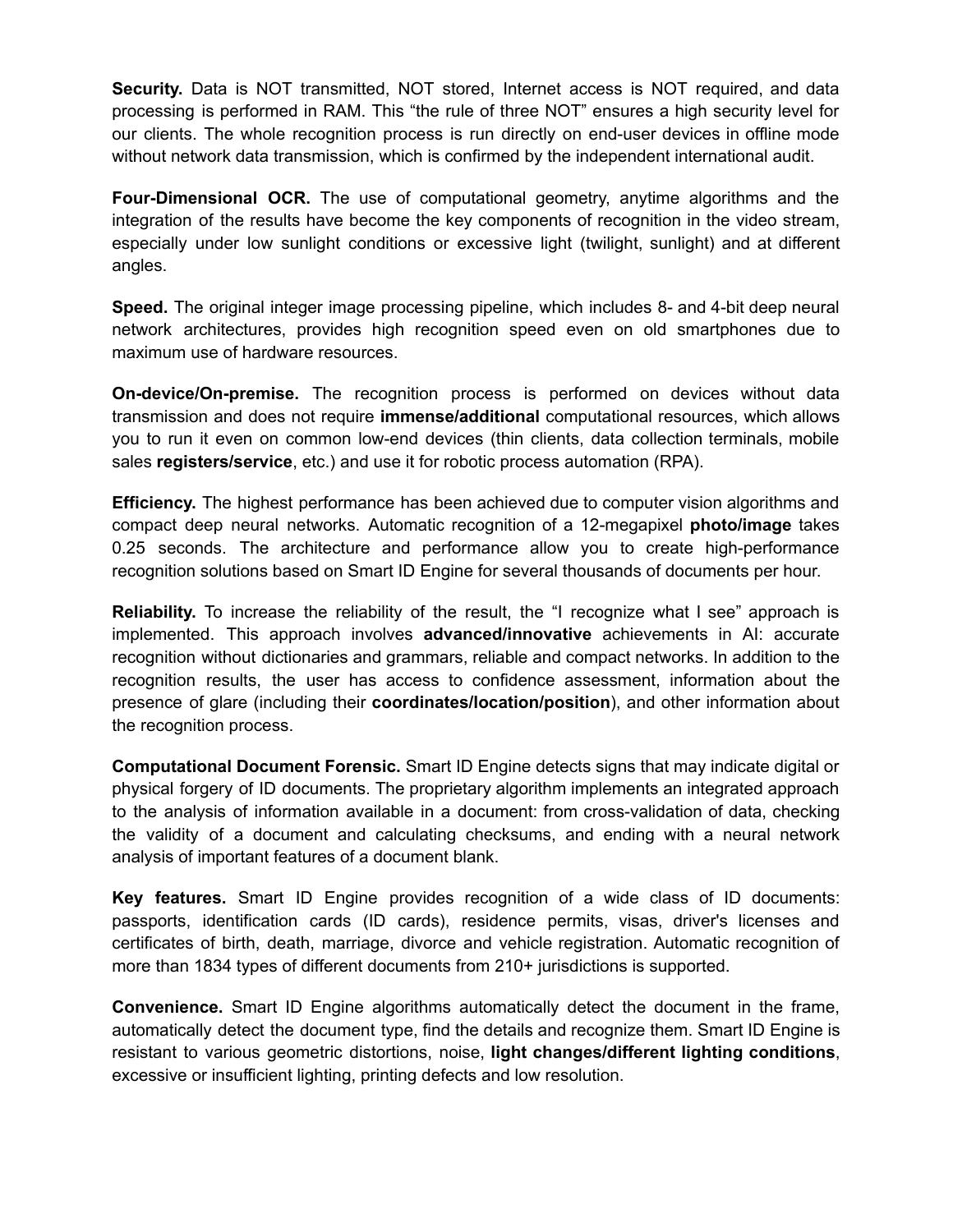**Functional coverage.** Smart ID Engine allows you to recognize documents in 101 languages worldwide, both using Cyrillic or Latin alphabets and languages where Korean, Chinese and Japanese scripts are used. Smart ID Engine automatically **finds/detects** photos, stamps and signatures.

**Video Stream.** Smart ID Engine uses video stream recognition received directly from a mobile device's camera or a simple webcam. This allows you to automatically determine when the most accurate result is achieved. Smart ID Engine automatically selects and presents the best frame for biometric identification.

**Photos.** Smart ID Engine provides high accuracy not only in the video stream, but also in **individual/selected** photos in conditions of projective distortion, different lighting conditions, digital noise and low resolution.

**Web and Document cameras.** Smart ID Engine is compatible with various web and document cameras. Data entry using a webcam takes 1.5-2 seconds, which is comparable to specialized passport scanners and much faster than conventional flatbed scanners.

**Face matching.** The technology allows you to compare the face ID image with the holder's face in another photo including a selfie taken by the user.

**Document liveness.** Smart ID Engine detects the use of forged documents, photocopies, as well as ID images from a computer screen, tablet or smartphone. The algorithms used to solve this problem detect holographic security elements, special visual security elements (monograms, ornaments, etc.), check the geometry of the form, and also control the behavior of the document in real conditions of observation in the video stream and on separate frames. The "liveness" detector, according to its principle of operation, belongs to the "passive" class, that is, it does not require the user to perform special actions.

### **Architecture and Software Sizing**

Smart ID Engine consists of the following modules:

- 1. The main library is a binary code designed for different computer architectures run by different operating systems.
- 2. The configuration for document recognition is in a separate configuration file which is called the "bundle file".

The implemented mechanism allows you to initially integrate only the binary code (the library itself) into the client solution and load the necessary configuration (the necessary bundle file) as necessary, depending on the required documents.

The following table shows the size of the dynamic binary library (in MB) for the most common cases: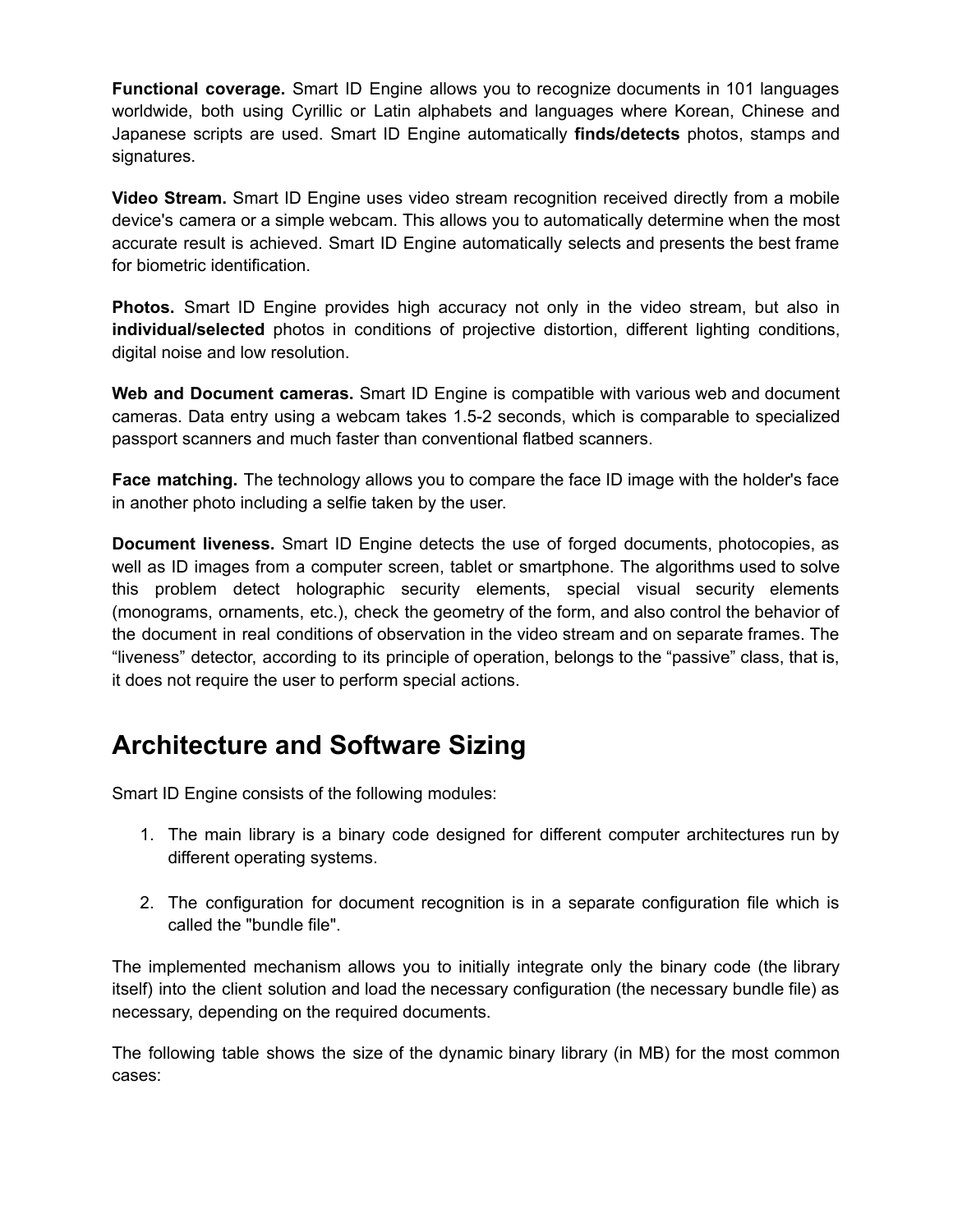| <b>Operating System</b> | The Library Size, MB |
|-------------------------|----------------------|
| Android                 | 17.9                 |
| CentOS <sub>6</sub>     | 25.9                 |
| CentOS <sub>7</sub>     | 25.9                 |
| MacOS                   | 43.4                 |
| Ubuntu 14.04            | 26                   |
| Ubuntu 16.04            | 26.1                 |
| Windows 32 bit          | 15.1                 |
| Windows 64 bit          | 18.8                 |

The typical size of the main configurations (bundle files) is shown in the following table:

| <b>Configuration File</b>         | <b>Bundle-file Name</b>             | Size, MB |
|-----------------------------------|-------------------------------------|----------|
| CIS Documents (mobile mode)       | bundle_cis_mobile.zip               | 14       |
| CIS Documents (server mode)       | bundle_cis_server.zip               | 14       |
| Russian Documents (mobile mode)   | bundle full mobile.zip              | 9.9      |
| Russian Documents (server mode)   | bundle_full_server.zip              | 10       |
| Worldwide documents (mobile mode) | bundle international mobile.zip     | 91       |
| Worldwide documents (server mode) | bundle international server.zip     | 92       |
| Russian Documents (server mode)   | bundle passport anywhere.zip        | 3.3      |
| Russian Documents (mobile mode)   | bundle passport mobile fullpage.zip | 3        |

### **Software interfaces**

Smart ID Engine contains APIs for the following programming languages: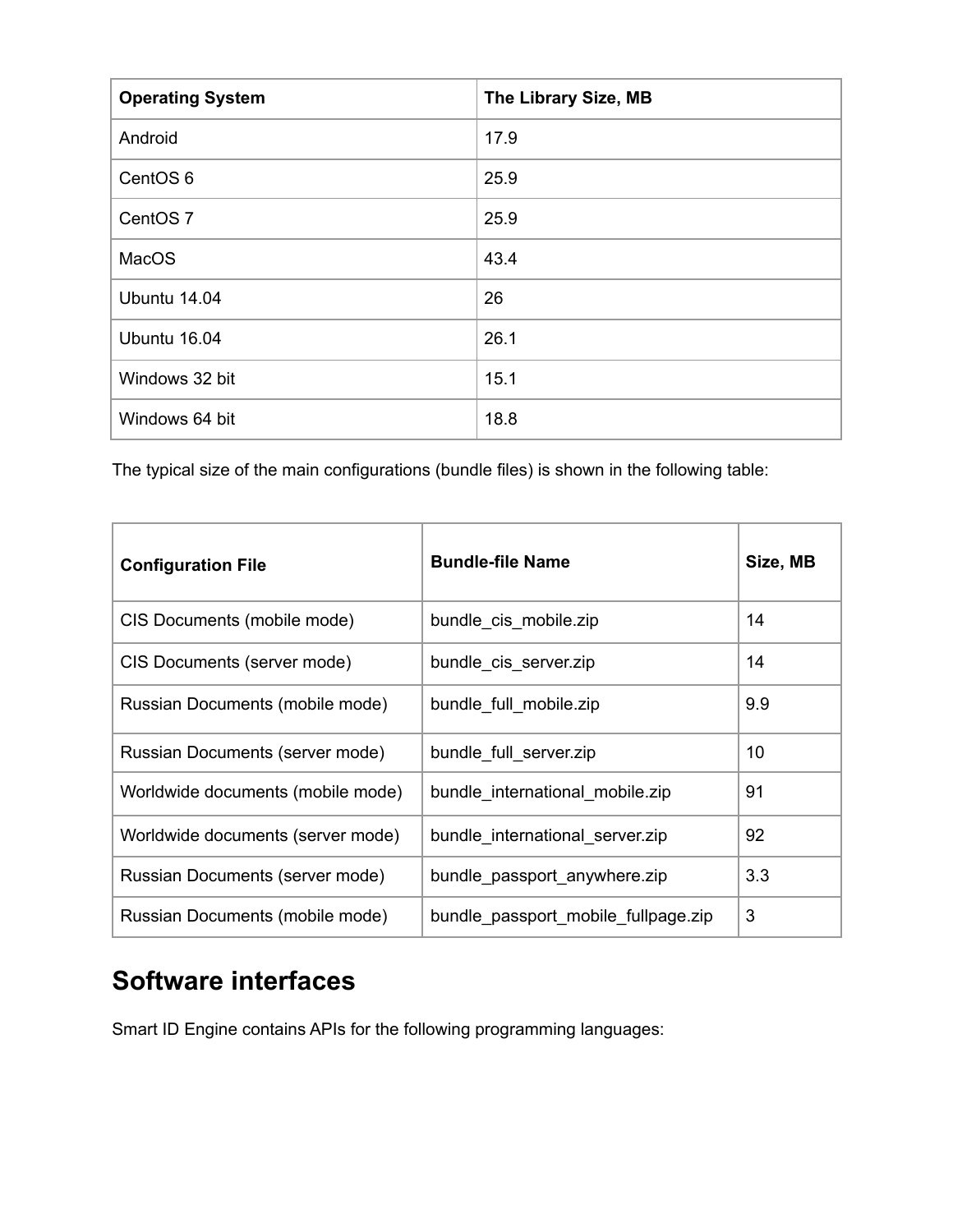| <b>Name</b>                      | <b>Version</b> |
|----------------------------------|----------------|
|                                  |                |
| C (C11 standard and later)       | 1.10           |
| C++ (standard C++11 and later)   | 1.10           |
| $C#$ (version 6.0 and later)     | 1.10           |
| Java (version 1.7 and later)     | 1.10           |
| Python (version 3.7.2 and later) | 1.10           |
| PHP (version 5 and later)        | 1.10           |

#### The following SDKs are supported:

| <b>Name</b> | <b>Version</b> |
|-------------|----------------|
| React       | 1.10           |
| Flutter     | 1.10           |
| Wasm        | 1.10           |

Integration with other programming languages is provided by using the C-language API.

#### **Examples of Software integration**

The SDK already contains examples of using Smart ID Engine in C/C++/C#/Java/PHP/Python. Additional materials and examples of Smart ID Engine integration are available on the website[:](https://github.com/SmartEngines) <https://github.com/SmartEngines>

# **Functionality**

| Item                                                                                                    | <b>Version</b> |
|---------------------------------------------------------------------------------------------------------|----------------|
| Text field recognition in a visually controlled area                                                    | 1.10           |
| Machine readable zone (MRZ) recognition and decoding in accordance with the<br><b>ISO/ICAO</b> standard | 1.10           |
| Font-independent text recognition (see the list of supported languages below)                           | 1.10           |
| Single-line and multi-line text field recognition                                                       | 1.10           |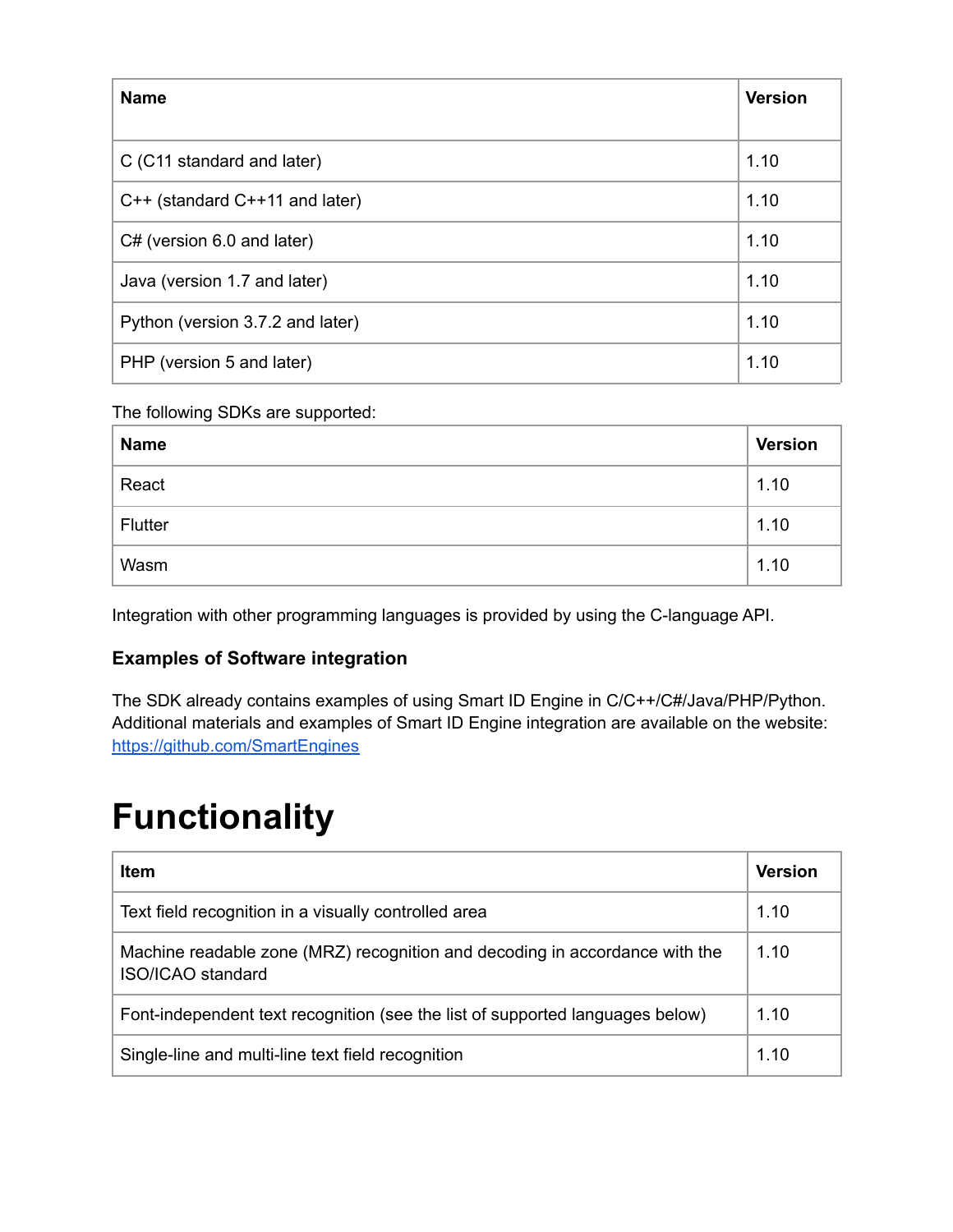| Recognition of both all document fields and part of the fields from the document<br>given in the input parameters                                  | 1.10 |
|----------------------------------------------------------------------------------------------------------------------------------------------------|------|
| Simultaneous adjacent document pages recognition (for a number of CIS<br>passports holders and other ID documents worldwide)                       | 1.10 |
| Extracting predefined image document fields                                                                                                        | 1.10 |
| Extracting customized graphic document fields                                                                                                      | 1.10 |
| Document image reset given specified field masking                                                                                                 | 1.10 |
| Automatic detection of handwritten fields (page 2 and 3 of the ordinary Russian<br>passport)                                                       | 1.10 |
| Handwritten text recognition (HTR) (page 2 and 3 of the ordinary Russian<br>passport)                                                              | 1.10 |
| MRZ recognition in accordance with the standards                                                                                                   | 1.10 |
| Scanned documents recognition                                                                                                                      | 1.10 |
| Photo-captured documents recognition                                                                                                               | 1.10 |
| Support for a wide range of image resolutions of recognized documents from 100<br>to 600 dots per inch (dpi)                                       | 1.10 |
| Video sequence recognition (ordered frame sequence)                                                                                                | 1.10 |
| Color (RGB) and single channel gray-scalle image recognition                                                                                       | 1.10 |
| Recognition of rotated images by an angle multiple of 90 degrees                                                                                   | 1.10 |
| Recognition of a skewed document up to 5 degrees                                                                                                   | 1.10 |
| Preliminary (before text recognition) automatic document type identification by its<br>image and field recognition of the identified document type | 1.10 |
| Document recognition without ROM usage (temporary and intermediate data<br>storage on the ROM memory)                                              | 1.10 |
| Information recognition without reference to resources external to the device<br>(application servers, on-line services, etc.)                     | 1.10 |
| Document fields and the individual details reset for each input image                                                                              | 1.10 |
| Independent frame recognition while processing a video sequence                                                                                    | 1.10 |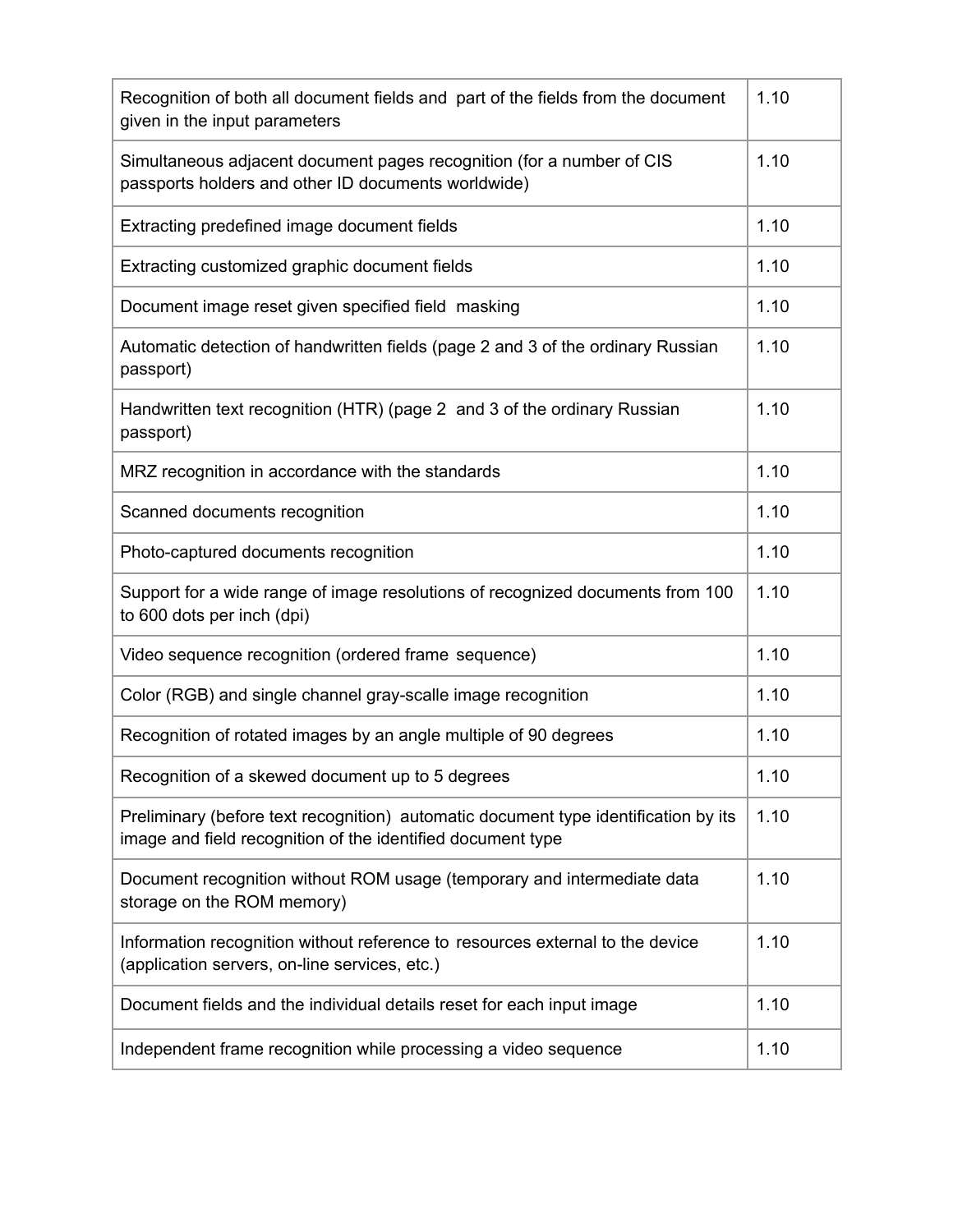| Integration of results of each frame independent recognition when processing a<br>video sequence                                                               | 1.10 |
|----------------------------------------------------------------------------------------------------------------------------------------------------------------|------|
| The reset of the "best" document holder's photo when processing a video<br>sequence                                                                            | 1.10 |
| The reset of the "best" document template image when processing a video<br>sequence                                                                            | 1.10 |
| Data verification of the visually controlled document zone with the MRZ data zone                                                                              | 1.10 |
| Hash total monitoring of all numeric fields in the MRZ zone                                                                                                    | 1.10 |
| Integrity monitoring of the MRZ zone (presence of all necessary MRZ elements)                                                                                  | 1.10 |
| Document validity check, logical checks of the date of birth, date of issue and<br>validity period                                                             | 1.10 |
| Required fields monitoring in the visually controlled area                                                                                                     | 1.10 |
| Cross-validation check within the single document data                                                                                                         | 1.10 |
| Control of the document form compliance (check of individual (graphic) document<br>form features and compliance of the document form with other document data) | 1.10 |
| Control of necessary graphic elements (required elements check)                                                                                                | 1.10 |
| Document color control                                                                                                                                         | 1.10 |
| Control of the MRZ font authenticity                                                                                                                           | 1.10 |
| Font authenticity control of individual fields in the visually controlled area                                                                                 | 1.10 |
| Hologram's check (hologram document detection and control of their presence in<br>the required place)                                                          | 1.10 |
| Screen capture control (detection of the fact that the document image was taken<br>from a screen, monitor, tablet, etc.)                                       | 1.10 |
| Document signature control                                                                                                                                     | 1.10 |
| Document holder's photo control                                                                                                                                | 1.10 |
| Detecting a holder's photo with neural network algorithms                                                                                                      | 1.10 |
| Data recognition from graphic elements (seals, stamps, logos, etc.)                                                                                            | 1.10 |
| Control of document security elements in the UV and IR ranges                                                                                                  | 1.10 |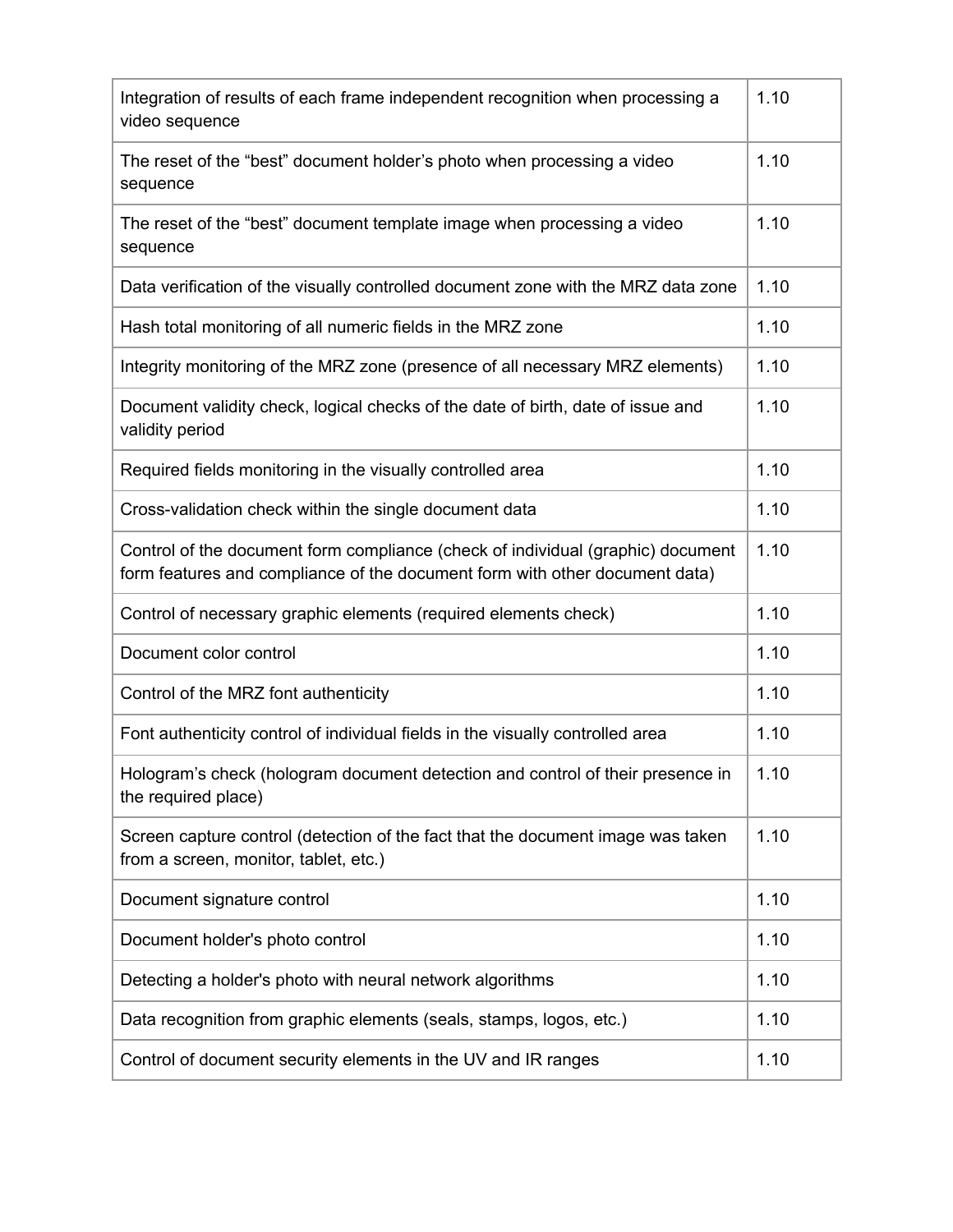| The use of 8-and 4-bit deep neural network architectures for text and graphic<br>elements recognition | 1.10 |
|-------------------------------------------------------------------------------------------------------|------|
| Document liveness detection                                                                           | 1.10 |
| Automatic document type selection mode                                                                | 1.10 |
| Face matching                                                                                         | 1.10 |
| Ability to control the number of worker threads                                                       | 1.10 |
| Parallel configuration                                                                                | 1.10 |
| ID card recognition on both sides - reporting separate terminal pages                                 | 1.10 |

### **The List of recognized documents**

Smart ID Engine supports recognition of more than 1834 different document types, including:

- Passports 193 UN member states + 17 additional jurisdictions
- ID cards 200+ countries worldwide
- Driver's license 150+ countries worldwide
- Visas 35+ countries worldwide
- $\bullet$  Residence permits  $-50+$  countries worldwide
- Work permits The USA, Singapore, Russia, United Arab Emirates, Turkey
- Birth, death, marriage, divorce, name change certificates Russia
- $\bullet$  Vehicle registration certificate  $-20+$  countries worldwide
- Medical (Health) insurance cards The USA, Russia, France, Italy, Canada, Japan, Ghana
- $\bullet$  Social security cards Russia
- Military ID cards Russia
- Refugee travel documents Russia
- Temporary ID documents Russia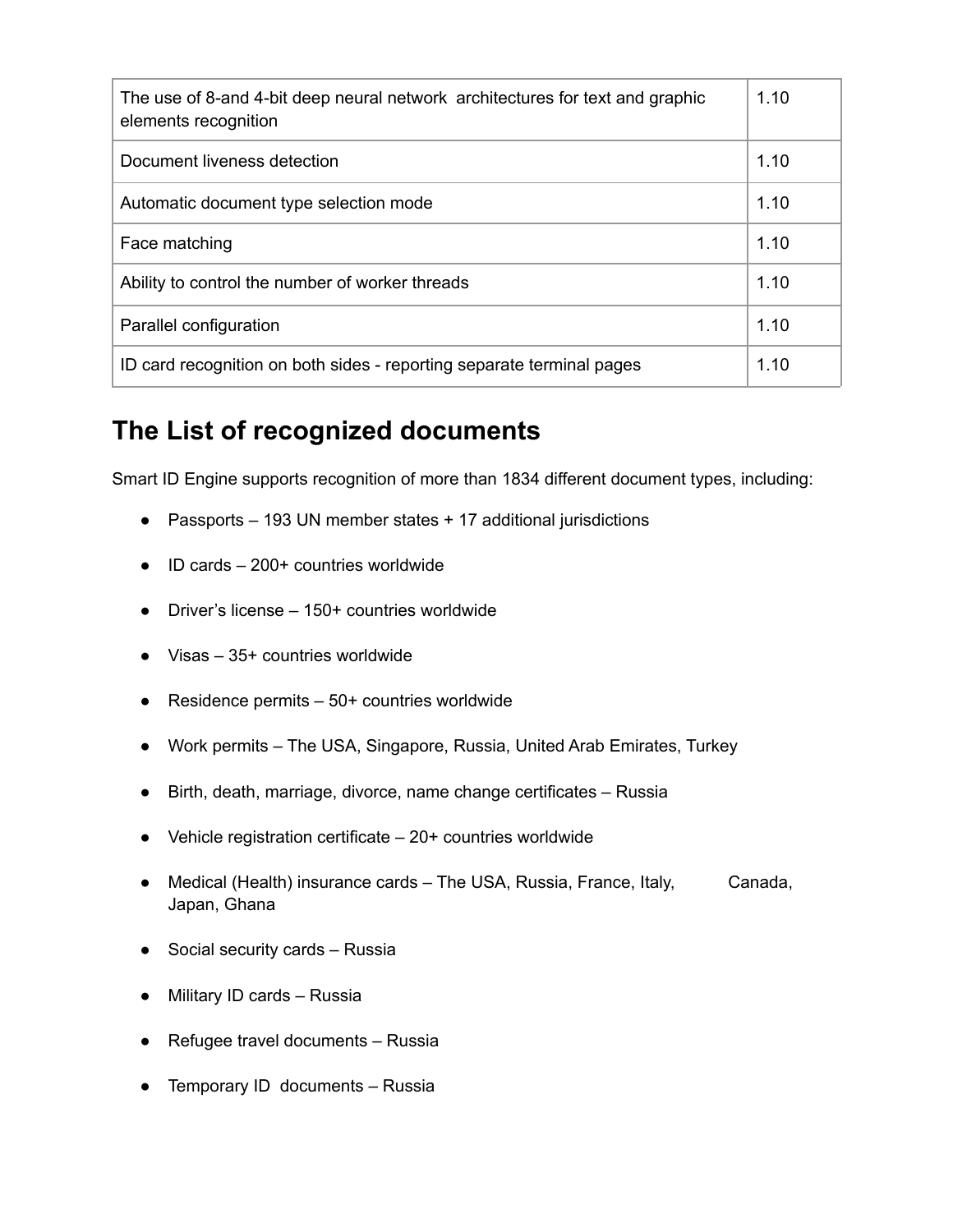The key documents supported by Smart ID Engine is listed below:

| <b>Appliance</b>                                                                          | <b>Version</b> |
|-------------------------------------------------------------------------------------------|----------------|
| Passports of all UN member States                                                         | 1.10           |
| European ID cards                                                                         | 1.10           |
| ID cards of the CIS member States                                                         | 1.10           |
| Mexican ID cards                                                                          | 1.10           |
| Australian ID cards                                                                       | 1.10           |
| US driver's license                                                                       | 1.10           |
| Canadian driver's license                                                                 | 1.10           |
| Mexican driver's license                                                                  | 1.10           |
| Australian driver's license                                                               | 1.10           |
| European driver's license                                                                 | 1.10           |
| Driver's license of the CIS member States                                                 | 1.10           |
| Medical (Health) insurance cards: The USA, Russia, France, Italy,<br>Canada, Japan, Ghana | 1.10           |
| Work permits: The USA, Singapore, Russia, United Arab Emirates, Turkey                    | 1.10           |
| Singaporean work permits                                                                  | 1.10           |
| Russian work permits                                                                      | 1.10           |
| Russian birth, death, marriage, divorce, name change certificates                         | 1.10           |
| Compulsory Health Insurance (Russia)                                                      | 1.10           |
| Vehicle registration certificate (Russia)                                                 | 1.10           |
| Vehicle registration card (Russia)                                                        | 1.10           |
| Insurance Number of Individual Ledger Account (SNILS in Russia)                           | 1.10           |
| Military ID card (Russia)                                                                 | 1.10           |
| Individual Taxpayer Number/ Taxpayer Identification Number (INN in Russia)                | 1.10           |
| Migration card (Russia)                                                                   | 1.10           |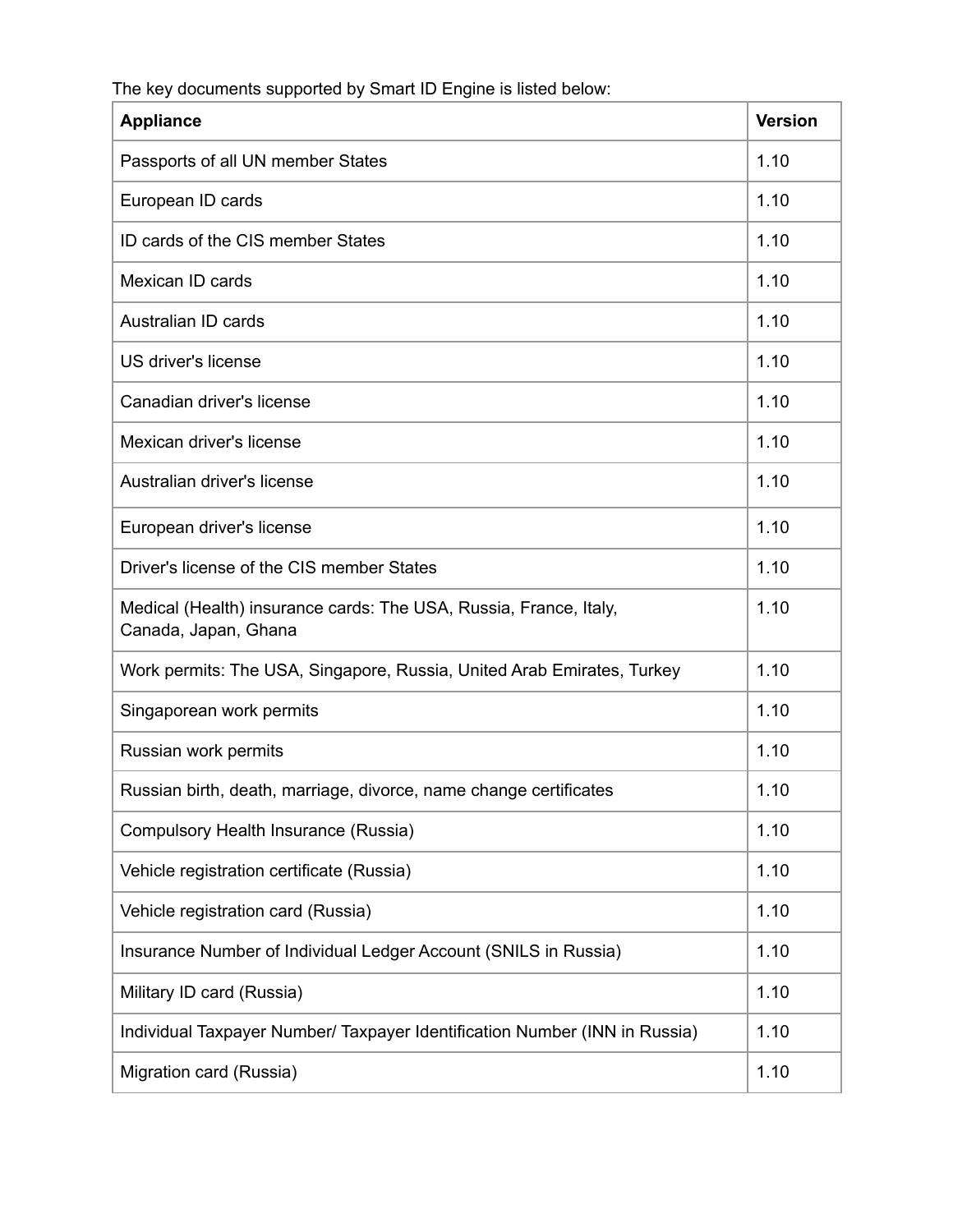| Temporary ID documents (Russia)           | 1.10 |
|-------------------------------------------|------|
| Permanent residence registration (Russia) | 1.10 |
| Refugee documents (Russia)                | 1.10 |

The full list of supported document types is provided in a separate document.

Smart ID Engine supports document recognition of 193 countries which are members of the United Nations (UN):

| <b>Appliance</b>                                                                                                                                                                                                                                                                                                                                                                                                                                                                                                                                                                                                                                                                                                                                                                                                                                                                                                                                                                                                                                                                                                                                                                                                                                                                                                                                                                                                                                                                                                                                                                                                                                                                                                                                                                                                                                                                                                                                                                                                                                                                                          | <b>Version</b> |
|-----------------------------------------------------------------------------------------------------------------------------------------------------------------------------------------------------------------------------------------------------------------------------------------------------------------------------------------------------------------------------------------------------------------------------------------------------------------------------------------------------------------------------------------------------------------------------------------------------------------------------------------------------------------------------------------------------------------------------------------------------------------------------------------------------------------------------------------------------------------------------------------------------------------------------------------------------------------------------------------------------------------------------------------------------------------------------------------------------------------------------------------------------------------------------------------------------------------------------------------------------------------------------------------------------------------------------------------------------------------------------------------------------------------------------------------------------------------------------------------------------------------------------------------------------------------------------------------------------------------------------------------------------------------------------------------------------------------------------------------------------------------------------------------------------------------------------------------------------------------------------------------------------------------------------------------------------------------------------------------------------------------------------------------------------------------------------------------------------------|----------------|
| The Commonwealth of Australia, The Republic of Austria, The Republic of<br>Azerbaijan, The Republic of Albania, The People's Democratic Republic of<br>Algeria, The Republic of Angola, The Principality of Andorra, Antigua and<br>Barbuda, The Argentine Republic, The Republic of Armenia, The Islamic<br>Republic of Afghanistan, The Commonwealth of the Bahamas, The People's<br>Republic of Bangladesh, Barbados, The Kingdom of Bahrain, Belorussia, Belize,<br>Belgium, The Republic of Benin, The Republic of Bulgaria, The Plurinational State<br>of Bolivia, Bosnia and Herzegovina, The Republic of Botswana, The Federative<br>Republic of Brazil, The Nation of Brunei, Burkina Faso, The Republic of<br>Burundi, The Kingdom of Bhutan, The Republic of Vanuatu, Great Britain,<br>Hungary, The Bolivarian Republic of Venezuela, The Democratic Republic of<br>Timor-Leste, The Socialist Republic of Vietnam, The Gabonese Republic, The<br>Republic of Haiti, The Co-operative Republic of Guyana, The Republic of The<br>Gambia, The Republic of Ghana, The Republic of Guatemala, The Republic of<br>Guinea, The Republic of Guinea-Bissau, The Federal Republic of Germany, The<br>Republic of Honduras, Grenada, The Hellenic Republic, Georgia, The Kingdom of<br>Denmark, The Republic of Djibouti, The Commonwealth of Dominica, The<br>Dominican Republic, The Arab Republic of Egypt, The Republic of Zambia, The<br>Republic of Zimbabwe, The State of Israel, India, The Republic of Indonesia,<br>The Hashemite Kingdom of Jordan, The Republic of Iraq, The Islamic Republic of<br>Iran, The Republic of Ireland, Iceland, Spain, Italy, The Republic of Yemen, The<br>Republic of Cabo Verde, The Republic of Kazakhstan, The Kingdom of<br>Cambodia, The Republic of Cameroon, Canada, The State of Qatar, The Republic<br>of Kenya, The Republic of Cyprus, The Kyrgyz Republic, The Republic of Kiribati,<br>China, The Republic of Colombia, The Union of the Comoros, The Republic of<br>The Congo, The Democratic Republic of the Congo, North Korea, South Korea, | 1.10           |
| The Republic of Costa Rica, The Republic of Côte d'Ivoire, The Republic of Cuba,                                                                                                                                                                                                                                                                                                                                                                                                                                                                                                                                                                                                                                                                                                                                                                                                                                                                                                                                                                                                                                                                                                                                                                                                                                                                                                                                                                                                                                                                                                                                                                                                                                                                                                                                                                                                                                                                                                                                                                                                                          |                |
| The State of Kuwait, The Lao People's Democratic Republic, The Republic of<br>Latvia, The Kingdom of Lesotho, The Republic of Liberia, The Lebanese                                                                                                                                                                                                                                                                                                                                                                                                                                                                                                                                                                                                                                                                                                                                                                                                                                                                                                                                                                                                                                                                                                                                                                                                                                                                                                                                                                                                                                                                                                                                                                                                                                                                                                                                                                                                                                                                                                                                                       |                |
| Republic, The State of Libya, The Republic of Lithuania, The<br>Principality of<br>Liechtenstein, The Grand Duchy of Luxembourg, The Republic of Mauritius, The                                                                                                                                                                                                                                                                                                                                                                                                                                                                                                                                                                                                                                                                                                                                                                                                                                                                                                                                                                                                                                                                                                                                                                                                                                                                                                                                                                                                                                                                                                                                                                                                                                                                                                                                                                                                                                                                                                                                           |                |
| Republic of Madagascar, The Republic of Malawi, Malaysia, The Republic of Mali,<br>The Republic of Maldives, The Republic of Malta, The Kingdom of Morocco,                                                                                                                                                                                                                                                                                                                                                                                                                                                                                                                                                                                                                                                                                                                                                                                                                                                                                                                                                                                                                                                                                                                                                                                                                                                                                                                                                                                                                                                                                                                                                                                                                                                                                                                                                                                                                                                                                                                                               |                |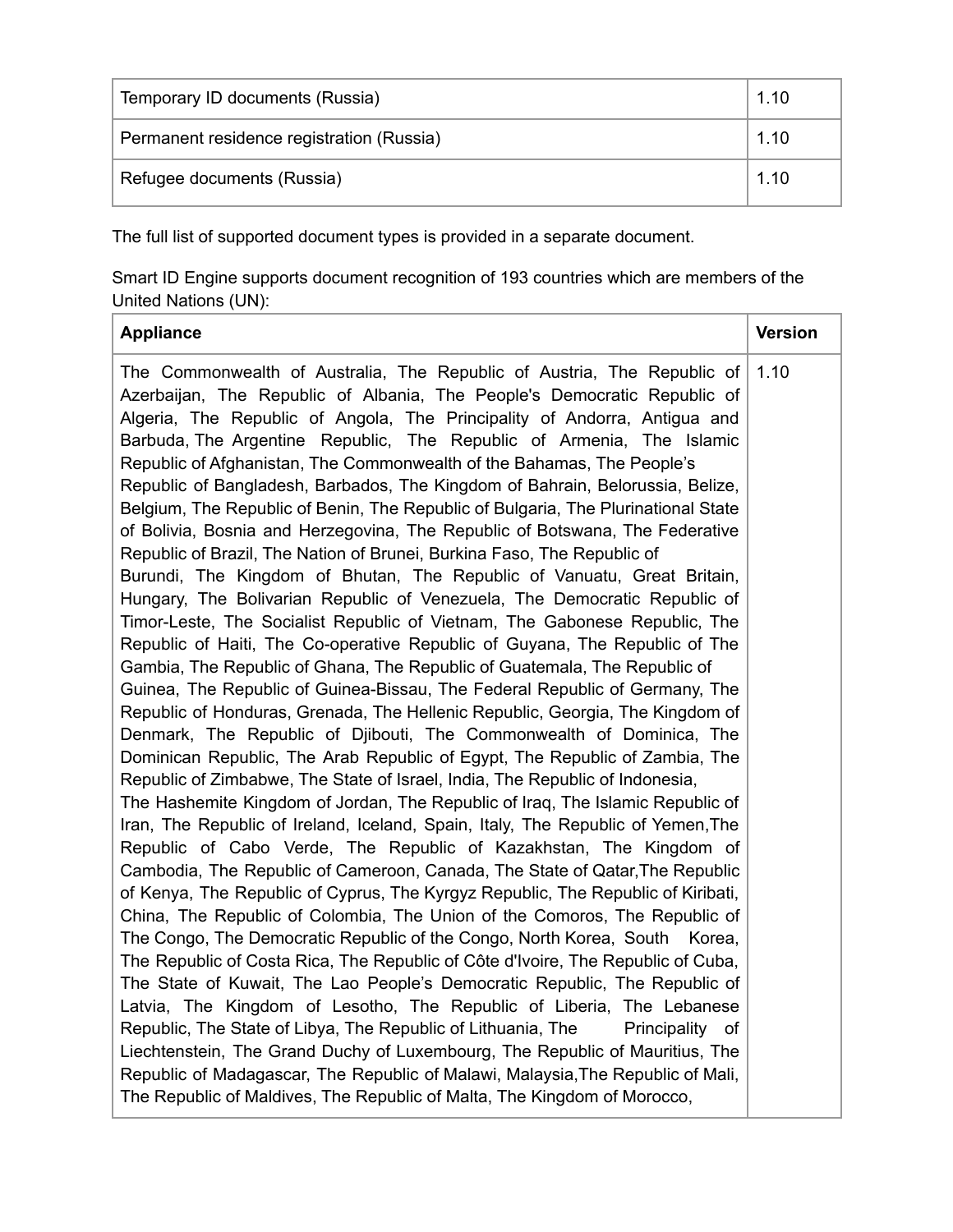The Republic of the Marshall Islands, The Islamic Republic of Mauritania, The United Mexican States, The Republic of Mozambique, The Republic of Moldova, The Principality of Monaco, Mongolia, The Republic of The Union of Myanmar, The Republic of Namibia, The Republic of Nauru,The Federal Democratic Republic of Nepal, The Republic of The Niger, The Federal Republic of Nigeria, The Netherlands, The Republic of Nicaragua, New Zealand, The Kingdom of Norway, The United Arab Emirates, The Sultanate of Oman, The Islamic Republic of Pakistan, The Republic of Palau, The Republic of Panama, The Independent State of Papua New Guinea, The Republic of Paraguay, The Republic of Peru, The Republic of Poland, The Portuguese Republic, The Russian Federation, The Republic of Rwanda, Romania, The Republic of El Salvador, The Independent State of Samoa, The Republic of San Marino, The Democratic Republic of Sao Tome and Principe, The Kingdom of Saudi Arabia, The Republic of North Macedonia, The Republic of Seychelles, The Republic of Senegal, The Federation of Saint Kitts and Nevis, Saint Lucia, The Republic of Serbia, The Republic of Singapore, The Syrian Arab Republic, The Slovak Republic, The Republic of Slovenia, The United States of America, The Solomon Islands, The Federal Republic of Somalia, The Republic of the Sudan, The Republic of Suriname, The Republic of Sierra Leone, The Republic of Tajikistan, The Kingdom of Thailand, The United Republic of Tanzania, The Togolese Republic, The Kingdom of Tonga, The Republic of Trinidad and Tobago, Tuvalu, The Republic of Tunisia, Turkmenistan, The Republic of Turkey, The Republic of Uganda, The Republic of Uzbekistan, The Ukraine, The Oriental Republic of Uruguay, Micronesia, The Republic of Fiji, The Republic of The Philippines, The Republic of Finland, The French Republic, The Republic of Croatia, The Central African Republic, The Republic of Chad, Montenegro, The Czech Republic, The Republic of Chile, The Swiss Confederation, The Kingdom of Sweden, The Democratic Socialist Republic of Sri Lanka, The Republic of Ecuador, The Republic of Equatorial Guinea, The State of Eritrea, The Republic of Estonia, The Federal Democratic Republic of Ethiopia, The Republic of South Africa, The republic of South Sudan, Jamaica, Japan

Smart ID Engine supports document recognition of 23 jurisdictions:

| <b>Appliance</b>                                                                                                                                                                                                                                                                                                                                                                                                                                                         | <b>Version</b> |
|--------------------------------------------------------------------------------------------------------------------------------------------------------------------------------------------------------------------------------------------------------------------------------------------------------------------------------------------------------------------------------------------------------------------------------------------------------------------------|----------------|
| Abkhazia, Aruba, Anguilla, Bermuda, Curacao, The Cayman Islands, The British   1.10<br>Overseas Territories, Gibraltar, Hong Kong, Macao, Montserrat, Palestine, French<br>Polynesia, The Republic of Kosovo, Saint Helena Islands, Ascension and Tristan<br>da Cunha, Sint Maarten (Dutch part), The Turks and Caicos Islands, Taiwan, The<br>African Union, The Holy See, The British Virgin Islands, The Economic<br>Community of West African States, Order of Malta |                |

Smart ID Engine supports document recognition in 101 languages: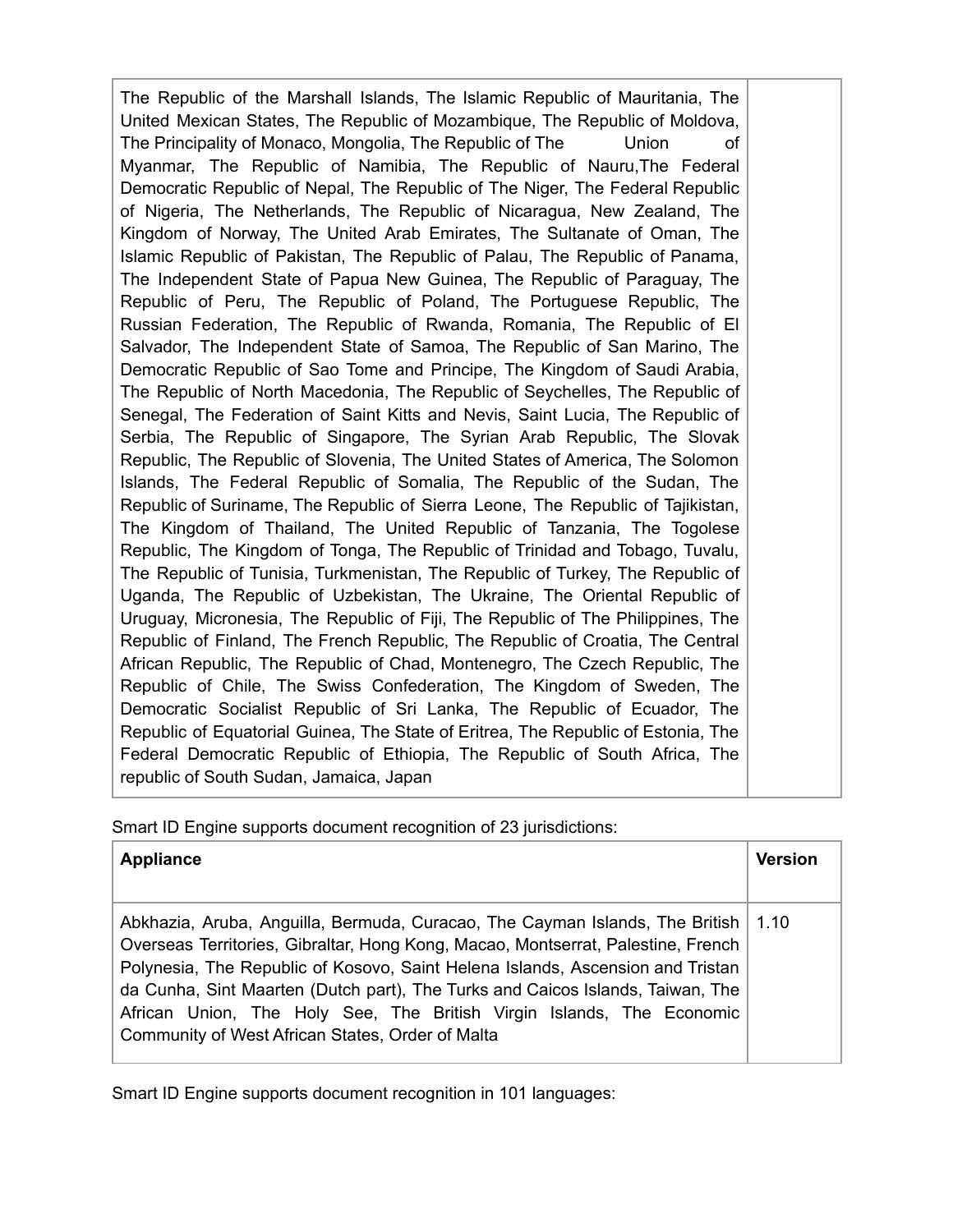| <b>Appliance</b>                                                                                                                                                                                                                                                                                                                                                                                                                                                                                                                                                                                                                                                                                                                                                                     | <b>Version</b> |
|--------------------------------------------------------------------------------------------------------------------------------------------------------------------------------------------------------------------------------------------------------------------------------------------------------------------------------------------------------------------------------------------------------------------------------------------------------------------------------------------------------------------------------------------------------------------------------------------------------------------------------------------------------------------------------------------------------------------------------------------------------------------------------------|----------------|
| The Cyrillic script (Russian, Abkhazian, Belarusian, Bulgarian, Kazakh, Kyrgyz,<br>Mongolian, Ossetian, Serbian, Tajik, Uzbek, Ukrainian)                                                                                                                                                                                                                                                                                                                                                                                                                                                                                                                                                                                                                                            | 1.10           |
| Latin script (English, Azerbaijan, Aymara, Albanian, Afrikaans, Berber, Bosnian,<br>Hungarian, Woleai, Haitian Creole, Danish, Zulu, Indonesian, Irish, Icelandic,<br>Spanish, Italian, Cantonese, Castilian, Catalan, Quechuan, Comorian, Xhosa,<br>Latvian, Lithuanian, Luxembourgish, Macedonian, Malay, Maltese, Mandarin,<br>Maori, Moldovan, Nauruan, Ndau, Ndebele, German, Dutch, Norwegian, Palau,<br>Polish, Portuguese, Rwanda, Romanian, Rundi, Swazi, North Soto, Seychelles<br>Creole, Sesotho, Slovak, Slovenian, Somali, Swahili, Tamazight, Tetum, Tok<br>Pisin, Tonga, Tswana, Tsonga, Turkish, Turkmen, Fiji Hindi, Fijian, Filipino,<br>Finnish, French, Croatian, Chewa, Czech, Chibarve, Chichewa,<br>Shangani,<br>Swedish, Shona, Estonian, Southern Ndebele) | 1.10           |
| Chinese (classic, 20,000 characters)                                                                                                                                                                                                                                                                                                                                                                                                                                                                                                                                                                                                                                                                                                                                                 | 1.10           |
| Japanese (Hiragana, Katakana and Kanji)                                                                                                                                                                                                                                                                                                                                                                                                                                                                                                                                                                                                                                                                                                                                              | 1.10           |
| Korean (Hangul)                                                                                                                                                                                                                                                                                                                                                                                                                                                                                                                                                                                                                                                                                                                                                                      | 1.10           |
| Sinhalese                                                                                                                                                                                                                                                                                                                                                                                                                                                                                                                                                                                                                                                                                                                                                                            | 1.10           |
| Greek                                                                                                                                                                                                                                                                                                                                                                                                                                                                                                                                                                                                                                                                                                                                                                                | 1.10           |
| Georgian                                                                                                                                                                                                                                                                                                                                                                                                                                                                                                                                                                                                                                                                                                                                                                             | 1.10           |
| Armenian                                                                                                                                                                                                                                                                                                                                                                                                                                                                                                                                                                                                                                                                                                                                                                             | 1.10           |
| <b>Hebrew</b>                                                                                                                                                                                                                                                                                                                                                                                                                                                                                                                                                                                                                                                                                                                                                                        | 1.10           |
| Arabic                                                                                                                                                                                                                                                                                                                                                                                                                                                                                                                                                                                                                                                                                                                                                                               | 1.10           |
| Persian                                                                                                                                                                                                                                                                                                                                                                                                                                                                                                                                                                                                                                                                                                                                                                              | 1.10           |
| Urdu                                                                                                                                                                                                                                                                                                                                                                                                                                                                                                                                                                                                                                                                                                                                                                                 | 1.10           |
| Tamilian                                                                                                                                                                                                                                                                                                                                                                                                                                                                                                                                                                                                                                                                                                                                                                             | 1.10           |
| Bengali                                                                                                                                                                                                                                                                                                                                                                                                                                                                                                                                                                                                                                                                                                                                                                              | 1.10           |
| Thai                                                                                                                                                                                                                                                                                                                                                                                                                                                                                                                                                                                                                                                                                                                                                                                 | 1.10           |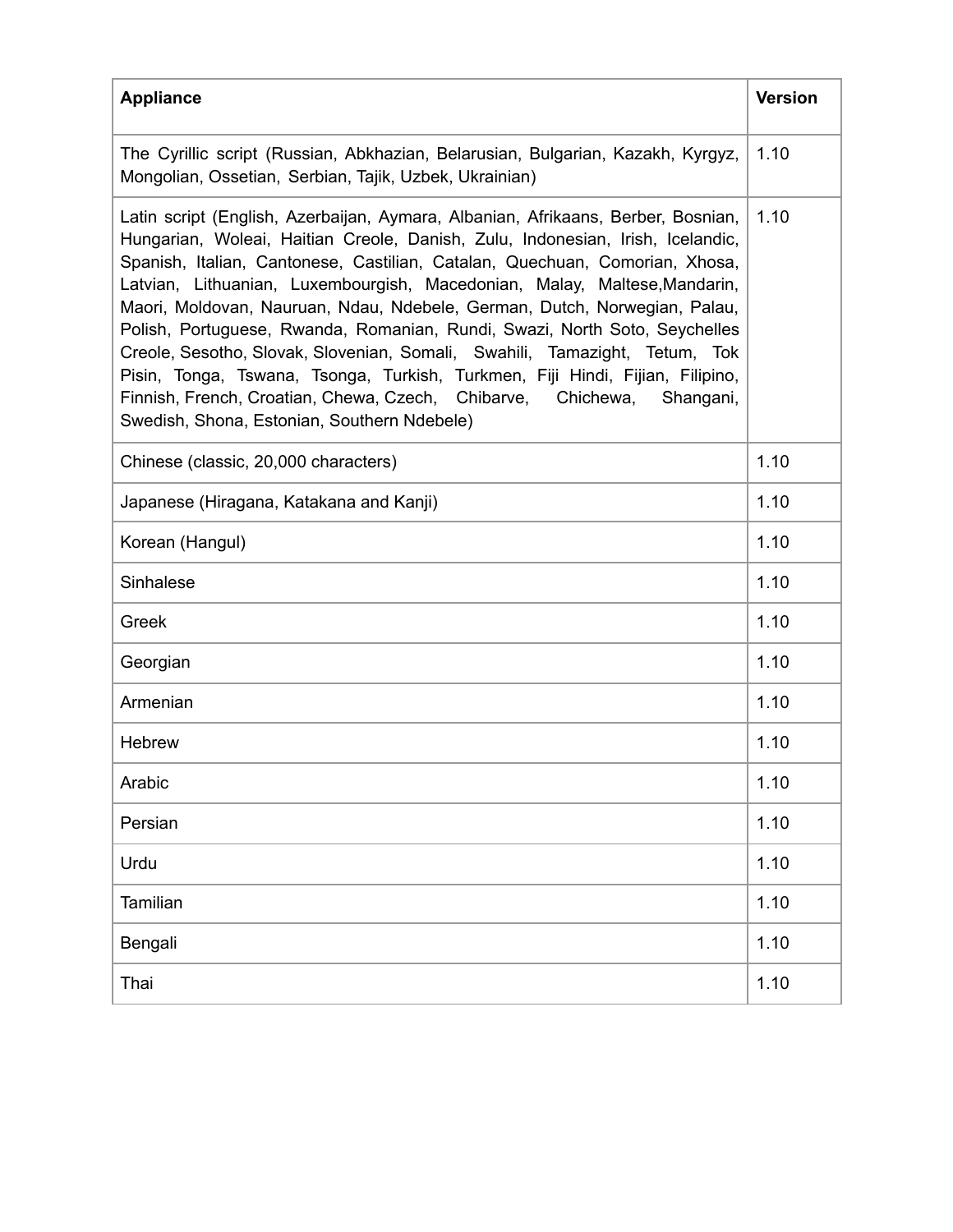# **Interoperability**

## **Computer Architecture**

Smart ID Engine works without emulation mode on the following computer architectures:

| <b>Name</b>                  | <b>Version</b> |
|------------------------------|----------------|
| x86                          | 1.10           |
| x86 64                       | 1.10           |
| ARMv7-v8 (AArch32 и AArch64) | 1.10           |
| MIPS (MIPS32 и MIPS64)       | 1.10           |
| <b>Elbrus</b>                | 1.10           |

### **Operating Systems**

Smart ID Engine independently functions on computing devices running the following operating systems (OS):

| <b>Name</b>                                         | <b>Version</b> |
|-----------------------------------------------------|----------------|
| Android (version 5.1 and later)                     | 1.10           |
| iOS (version 9 MS Windows для ПК)                   | 1.10           |
| Sailfish Mobile OS (version 2.2 and later)          | 1.10           |
| ОС Аврора (version 3.1.0 and later)                 | 1.10           |
| MS Windows for PC (version 7.0 and later)           | 1.10           |
| Ubuntu (version 14.04 and later)                    | 1.10           |
| CentOS (version 6 and later)                        | 1.10           |
| SUSE Linux Enterprise Server (version 12 and later) | 1.10           |
| Astra Linux (version 1.6 and later)                 | 1.10           |
| RED OS (version 7 and later)                        | 1.10           |
| macOS (version 10.13 High Sierra and later)         | 1.10           |